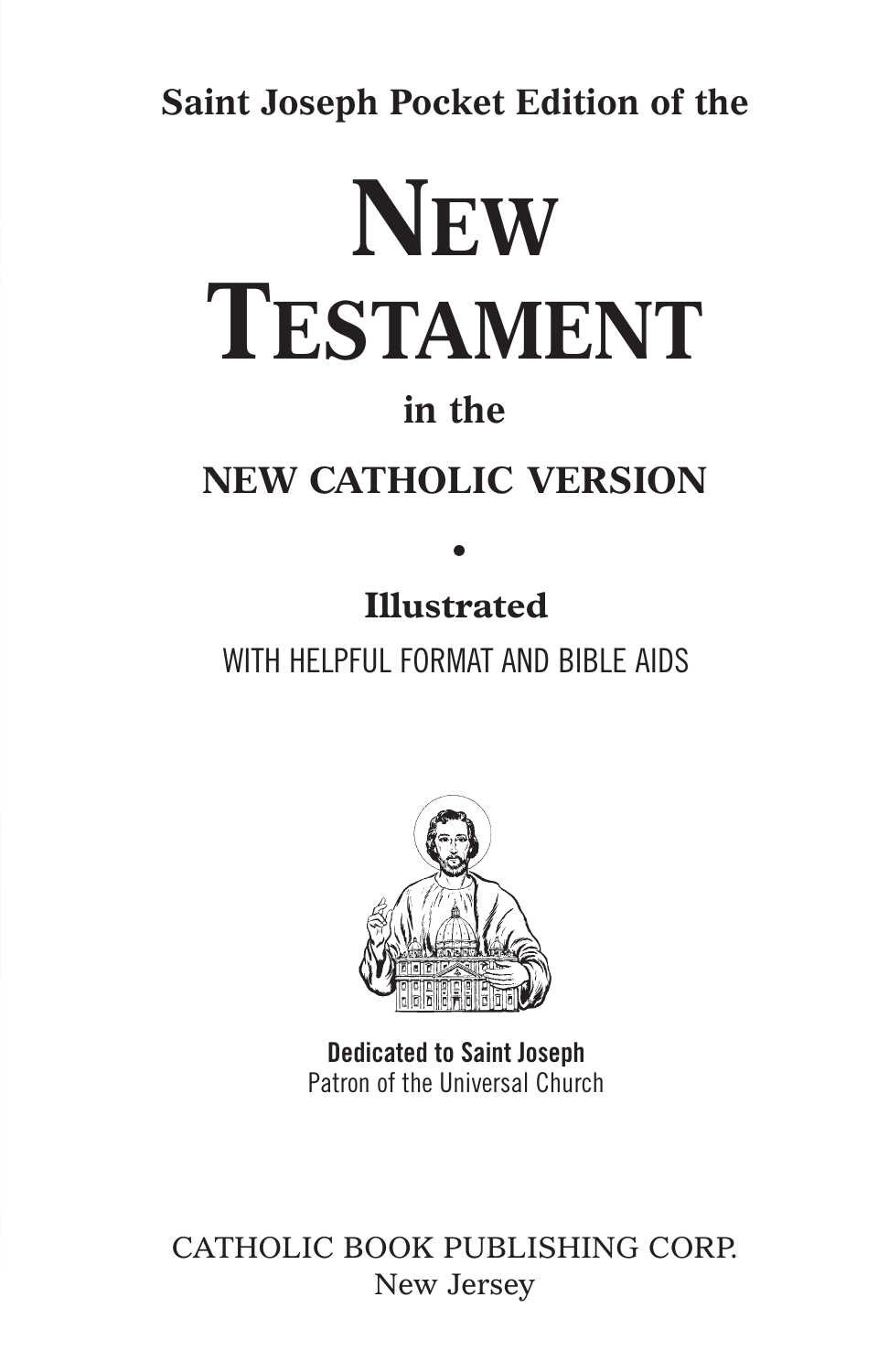## **CONTENTS**

| Abbreviations of Books of the Bible                                                  | 6              |
|--------------------------------------------------------------------------------------|----------------|
| Preface                                                                              | $\overline{7}$ |
| Prayers before and after Reading Sacred Scripture                                    | 10             |
|                                                                                      | 12             |
| The Gospels $\ldots \ldots \ldots \ldots \ldots \ldots \ldots \ldots \ldots \ldots$  | 26             |
|                                                                                      | 30             |
| The Gospel according to Mark                                                         | 105            |
| The Gospel according to Luke  152                                                    |                |
| The Gospel according to John  232                                                    |                |
|                                                                                      |                |
|                                                                                      |                |
|                                                                                      |                |
| The First Letter to the Corinthians  421                                             |                |
| The Second Letter to the Corinthians  455                                            |                |
| The Letter to the Galatians  477                                                     |                |
|                                                                                      |                |
| The Letter to the Philippians $\ldots \ldots \ldots \ldots \ldots \ldots \ldots$ 504 |                |
|                                                                                      |                |
| The First Letter to the Thessalonians  522                                           |                |
| The Second Letter to the Thessalonians  531                                          |                |
|                                                                                      |                |
| The Second Letter to Timothy  547                                                    |                |
|                                                                                      |                |
| The Letter to Philemon $\ldots \ldots \ldots \ldots \ldots \ldots \ldots 560$        |                |
|                                                                                      |                |
|                                                                                      |                |
|                                                                                      |                |
| The First Letter of Peter $\dots\dots\dots\dots\dots\dots\dots$ 603                  |                |
| The Second Letter of Peter $\dots\dots\dots\dots\dots\dots\dots$ 615                 |                |
| The First Letter of John  622                                                        |                |
|                                                                                      |                |
|                                                                                      |                |
|                                                                                      |                |
|                                                                                      |                |
|                                                                                      |                |
|                                                                                      |                |
|                                                                                      |                |
| Liturgical Index of the Sunday Gospels  914                                          |                |
|                                                                                      |                |
|                                                                                      |                |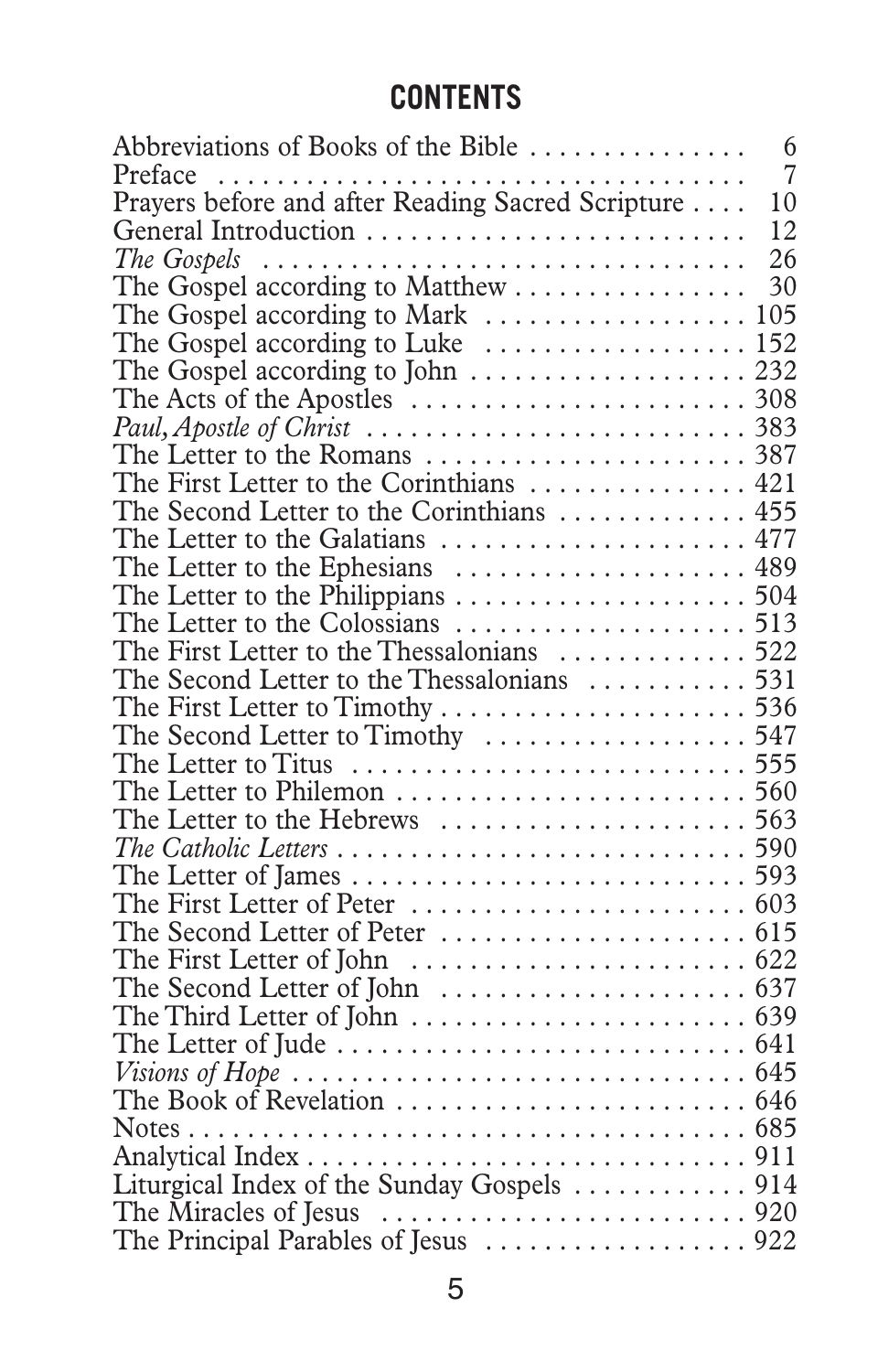#### **PREFACE**

In the words of the *Catechism of the Catholic Church,* "TheWord of God, which is the power of God for salvation to everyone who has faith, is set forth and displays its power in a most wonderful way in the writings of the New Testament which hand on the ultimate truth of God's Revelation. Their central object is Jesus Christ, God's incarnate Son: his acts, teachings, Passion and glorification, and his Church's beginnings under the Spirit's guidance" (no. 124).

Hence, in the life of Christians there can never be too many translations of the New Testament. It is a wellknown fact that different translations are able to bring out nuances of meaning specific to each one. The New Testament is so full of meaning that we can rightly say no single translation will do it justice.

Accordingly, it has become customary for Christians to make use of many translations of the sacred books in order to discover the riches of the New Testament and pray with its text. In doing so they are carrying out the recommendation of the Bishops of the United States:

"What is most necessary of all is that we begin . . . to meet with Christ as he speaks to us through the liturgical rites and the inspired word of Scripture.This should best start with the use of the primal form of 'mental prayer' or 'meditation,' traditionally known as . . . 'praying the Bible'," (*The Use of theVernacular at Mass,* no. 1).

Following the highly acclaimed publication of the New CatholicVersion of *The Psalms* in 2002, this translation of the New Catholic Version of *The NewTestament* has been accomplished by the same board of highly qualified Scripture scholars under the direction of Rev. Jude Winkler, OFM Conv., S.S.L. They were committed to render as perfectly as possible a translation of literal or formal equivalence. Numerous translations were consulted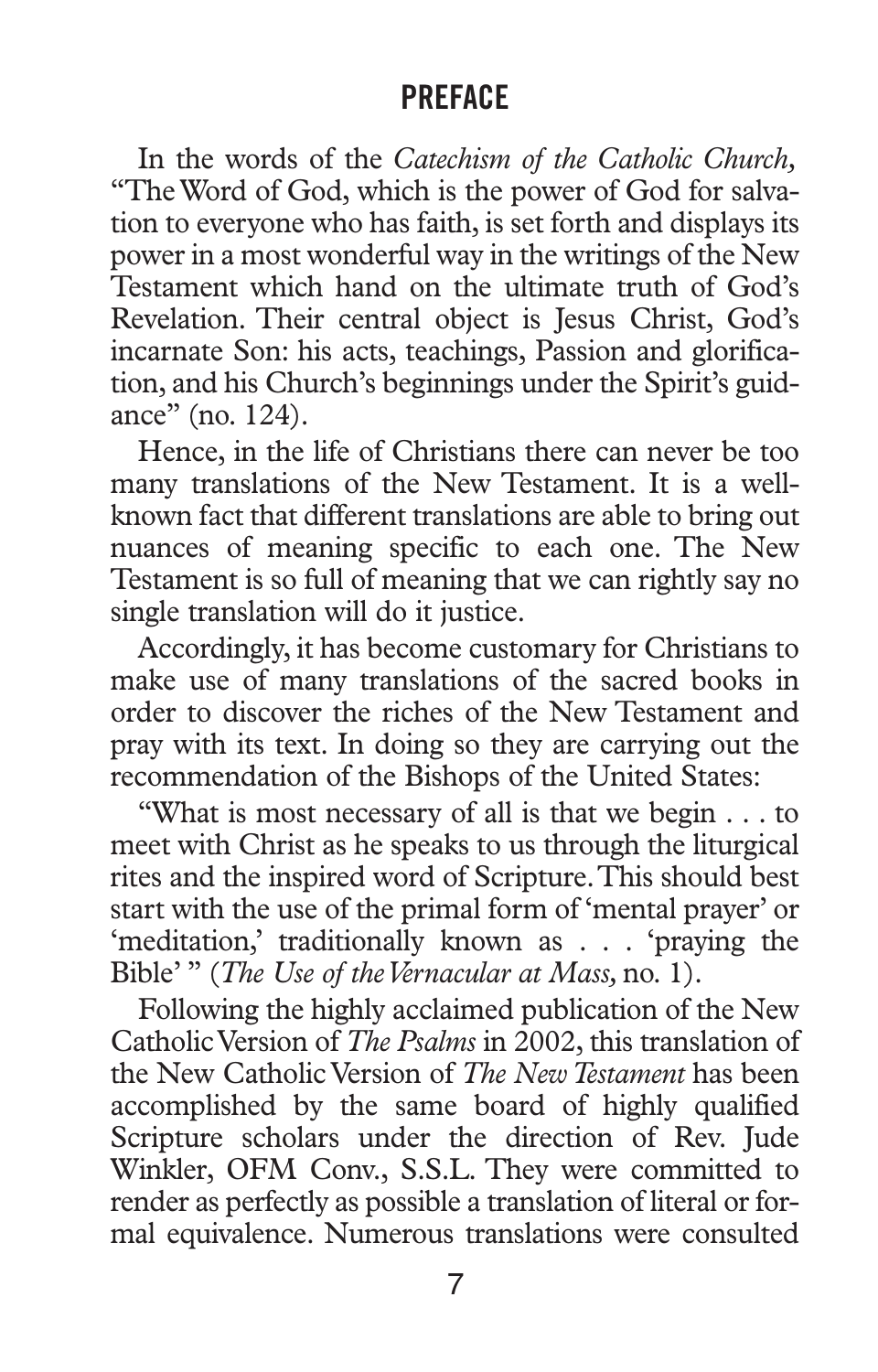#### **GENERAL INTRODUCTION TO THE NEW TESTAMENT**

During the second century A.D. there were many writings in circulation that bore the name of Gospel, Acts, or Letter and claimed to be from the pen of an apostle, but only a few of these gained a place in the liturgy, catechesis, and preaching. Toward the end of that same century, it became customary to give the name "New Testament" to the collection of writings that had acquired authority everywhere in the Church as an important point of reference for the faith and that carried the guarantee of apostolic origin.

The first Christians did not immediately get the idea of connecting their writings with the Bible, Israel's book of revelation, which Christians were using in their liturgy and teaching. Gradually, however, the new writings acquired equal importance.To distinguish them from the Law and the Prophets or, in other words, the Bible, Christians spoke of a "NewTestament," so that the other became in fact the "Old Testament."

The word "testament," in this context, is a translation of the Greek word used to convey the idea of a pact, that is, in this case, the Covenant that God had made with the people he had chosen.To speak of a "new covenant" was a bold step. It meant that the Covenant of Sinai, which was the foundation of the Jewish faith, had been completed and transcended by the coming of Christ. In the "passing over" of Jesus, God had established a new and definitive relationship with all human beings.

Henceforth, the Christian Bible had two parts: the Old and New Testaments.The Old was not rejected, but was interpreted as a prediction of the New and a way toward it.In reading the ancient texts, people now thought of the coming of Christ, which, for Christians, was the historical fulfillment of the hope of Israel.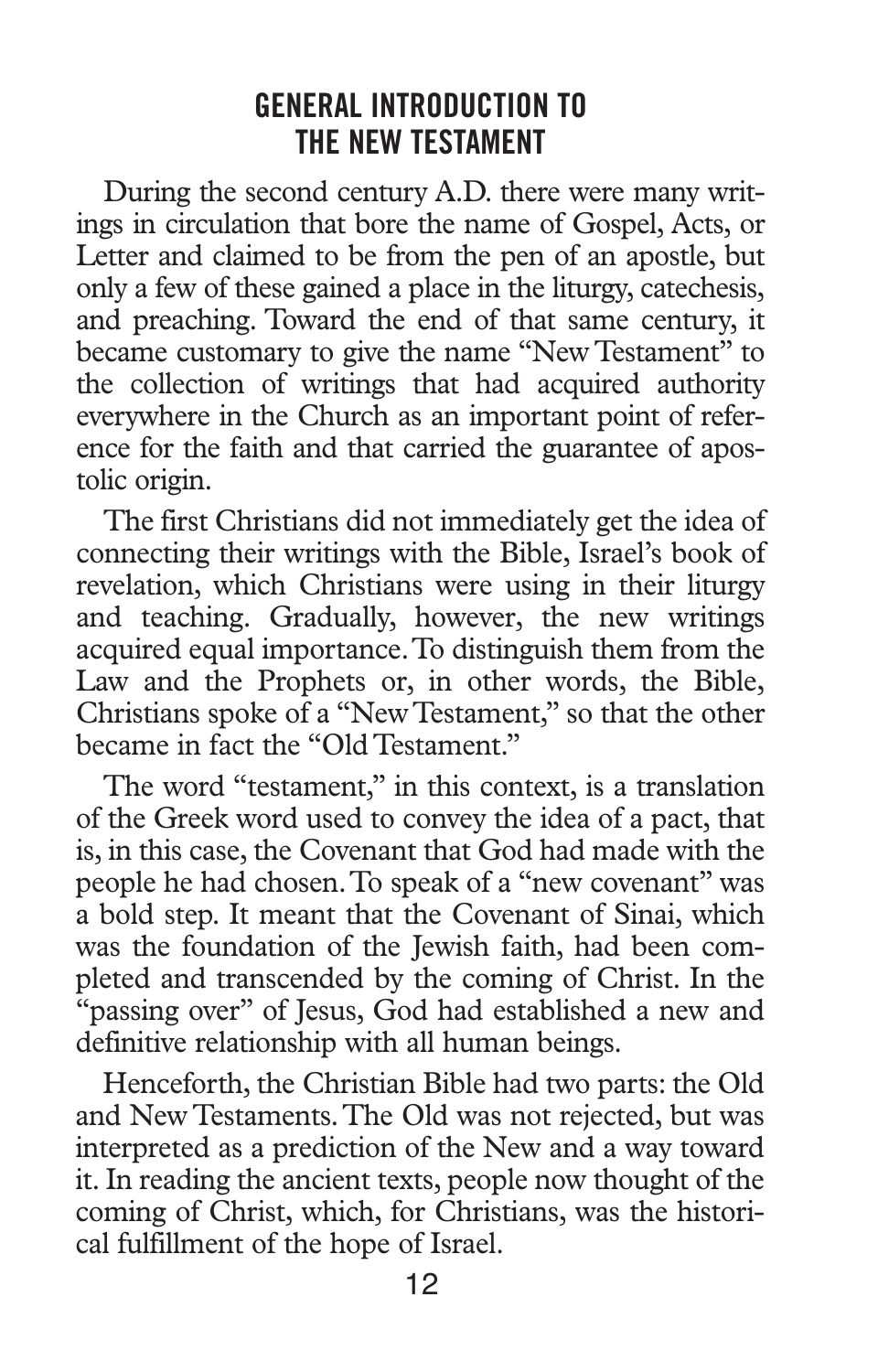The Bible's table of contents (the "canon" of the Scriptures) gives the Gospels in the following order: Matthew, Mark, Luke, and John.

As a matter of fact, only the Book of Mark calls itself a "Gospel"; the others were given this title during the second century.

Alongside these officially recognized writings, a number of other gospels (known as the "apocrypha," that is, "secret" writings) circulated, but they were never accepted by the Church as inspired.

#### **The Differences**

The differences among the four Gospels are such that it is very difficult to combine their varied and often contrasting bits of information into a complete and solidly based biography of Jesus.

All four Gospels are very similar in their accounts of the Passion. But apart from that particular sequence, the difference between John and the other three is radical. When we read John, we are told that during his public life Jesus went up to Jerusalem three or four times for Passover and other feasts (Jn 2:13; 5:1; 7:10; 12:12); the other three Gospels report only one journey to the holy city, the one that ended in his arrest and death.According to the fourth Gospel, Jesus carried on a baptismal ministry at the same time as that of John the Baptist; the three Synoptic Gospels locate John's entire activity prior to that of Jesus (see Mt 4:12; Mk 1:14; Lk 3:1—4:15; and Jn 3:24).

Most importantly, the material in the majority of John's chapters is unknown to Matthew, Mark, and Luke, who nonetheless abound in sayings and stories; this cannot be explained as forgetfulness on either side. Finally, John's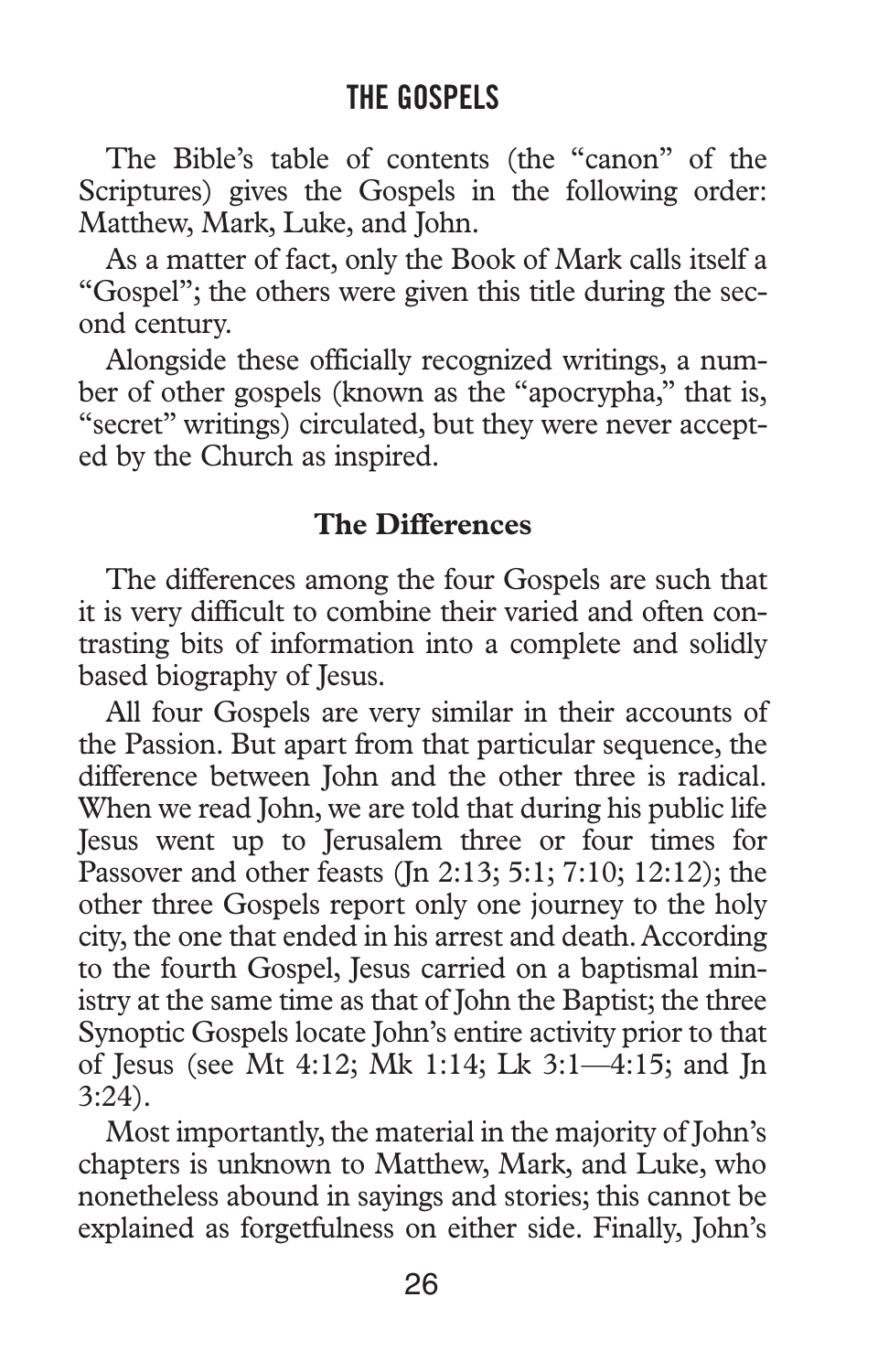<sup>24</sup> When Joseph rose from sleep, he did what the angel of the Lord had commanded him. He took Mary into his home as his wife, <sup>25</sup> but he engaged in no marital relations\* with her until she gave birth to a son, whom he named Jesus.

**2 The Wise Men Render Homage to the Messiah.\*** 1, After Jesus had been born in Bethlehem \* of Judea during the reign of King Herod, wise men traveled from the east and arrived in Jerusalem, <sup>2</sup> inquiring, "Where is the newborn king of the Jews?We saw the rising of his star, and we have come to pay him homage."

<sup>3</sup>On hearing about their inquiry, King Herod was greatly troubled, as was true of the whole of Jerusalem. <sup>4</sup>Therefore, he summoned all the chief priests \* and the scribes and questioned them about where the Christ was to be born.<sup>5</sup> They replied, "In Bethlehem of Judea, for thus has the prophet written:

<sup>6</sup> 'And you, Bethlehem, in the land of Judah, are by no means least among the rulers of Judah, for from you shall come a ruler

who will shepherd my people Israel.'"\*

<sup>7</sup>Then Herod secretly summoned the wise men, and he ascertained from them the exact time of the star's appearance, <sup>8</sup> after which he sent them on to Bethlehem, saying: "Go forth and search diligently for the child. When you have found him, bring me word, so that I can go and pay him homage."

<sup>9</sup> After receiving these instructions from the king, the wise men set out. And behold, the star that they had seen at its rising proceeded ahead of them until it stopped over the place where the child was. <sup>10</sup> The sight of the star filled them with great joy,  $11$  and when they entered the house they beheld the child with Mary his mother. Falling to their knees, they paid him homage.Then they opened their treasure chests and offered him gifts of gold, frankincense, and myrrh. $*$  <sup>12</sup> And since they had been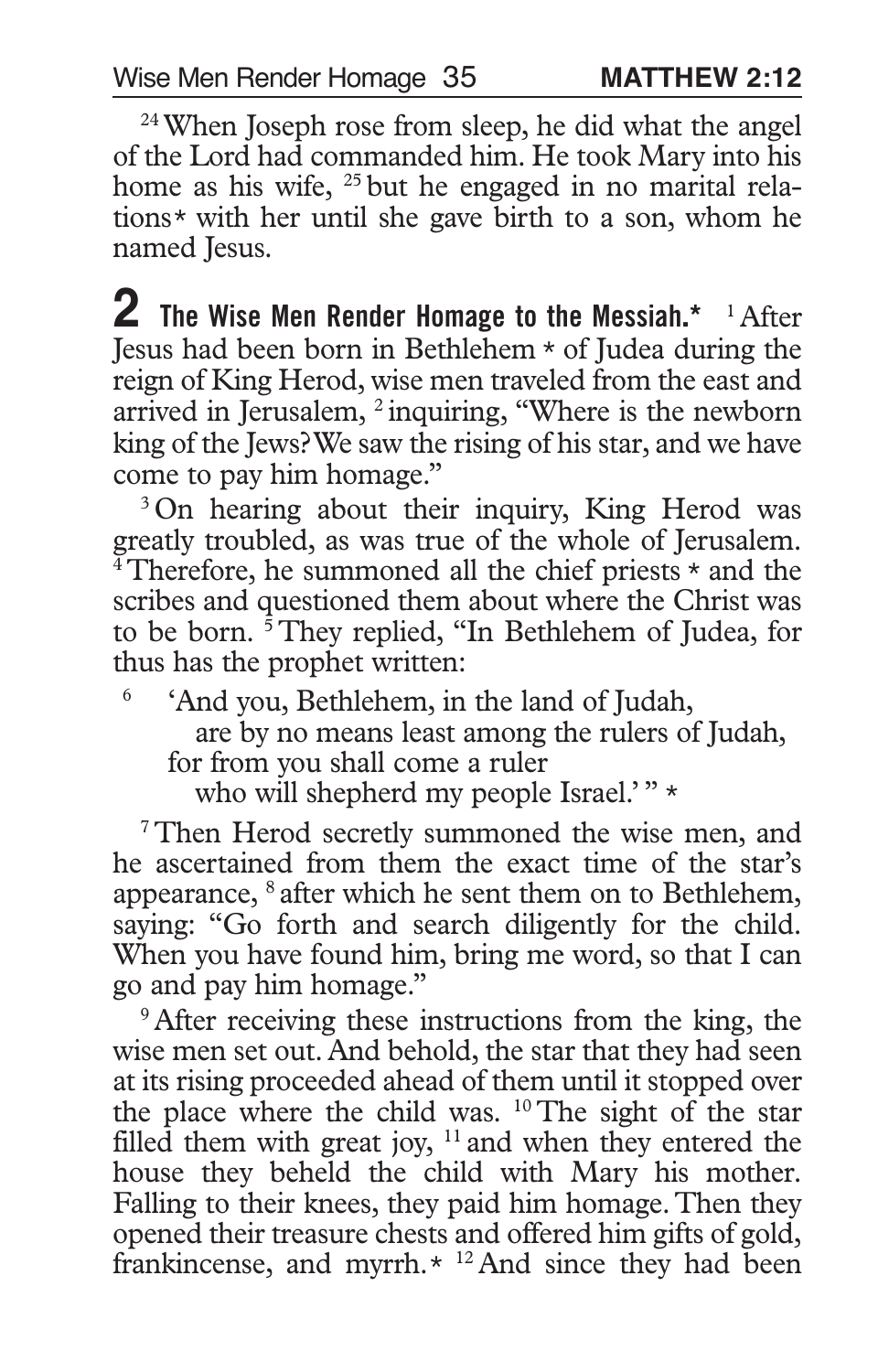

**BETHLEHEM: TOWN OF CHRIST'S BIRTH—**This is a view from the south of Bethlehem, the City of David, showing the belfry of the Church of the Nativity built on the site where Christ was born. (See Mt 2:1.)



**CHURCH OF THE NATIVITY**—Pictured above is the Basilica of the Church of the Nativity, showing the ancient columns and the arched door which leads down to the Grotto of the Nativity beneath the Church. (See Mt 2:1.)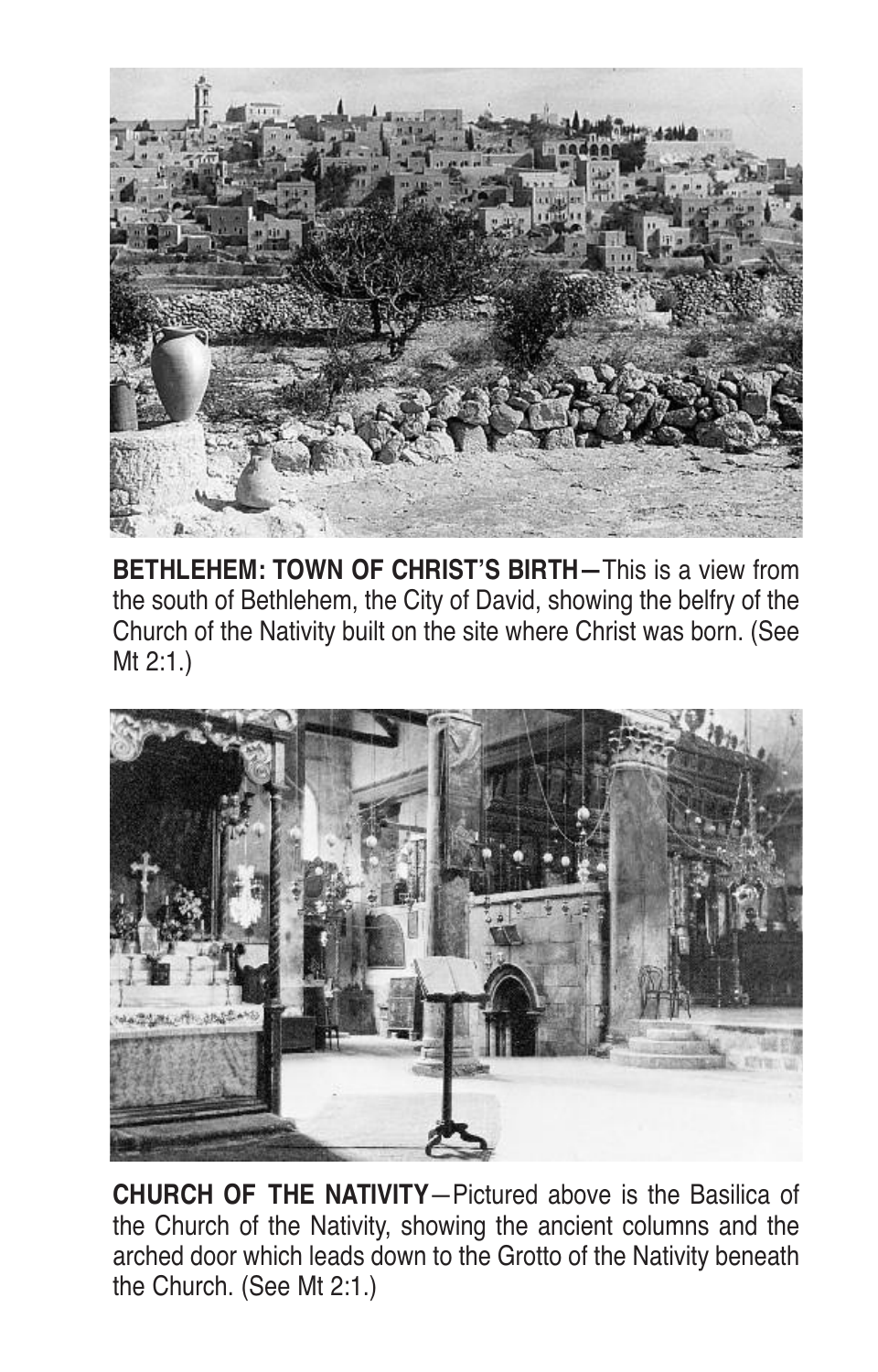<sup>48</sup> "But if that servant is wicked and says to himself, 'My master is detained,' <sup>49</sup> and he proceeds to beat his fellow servants and eats and drinks with drunkards, <sup>50</sup> the master of that servant will return on a day when he does not expect him and at an hour he does not know. <sup>51</sup>He will punish him and assign him a place with the hypocrites, where there will be weeping and gnashing of teeth.

**25** The Parable of the Ten Virgins.\* 1 "Then \* the kingdom of heaven will be like ten virgins who took their lamps and went forth to meet the bridegroom. <sup>2</sup> Five of them were foolish and five were wise.<sup>3</sup> When the foolish ones took their lamps, they neglected to take any oil with them, <sup>4</sup> whereas those who were wise took flasks of oil with their lamps.<sup>5</sup> Since the bridegroom was delayed in coming, they all became drowsy and fell asleep.

<sup>6 "At midnight, a shout was raised: 'Behold, the bride-</sup> groom! Come out to meet him!' <sup>7</sup> Then all the virgins got up and trimmed their lamps. <sup>8</sup>The foolish ones said to the wise, 'Give us some of your oil, for our lamps are going out.' <sup>9</sup> The wise ones replied, 'No, for there may not be enough for both us and you.You had better go to the merchants and buy some.'

<sup>10</sup> "While they went off to purchase it, the bridegroom arrived, and those who were ready went in with him to the wedding banquet. Then the door was locked. <sup>11</sup> Afterward, the other virgins returned, and they cried out, 'Lord! Lord! Open the door for us!' <sup>12</sup> But he replied, 'Amen, I say to you, I do not know you.' <sup>13</sup> Therefore, stay awake, for you know neither the day nor the hour.

**The Parable of the Talents.\*** 14, "Again, the kingdom of heaven will be like a man going on a journey who summoned his servants and entrusted his property to them.  $15$  To one he gave five talents,  $*$  to another two talents, to a third one talent—to each according to his ability.Then he set forth on his journey.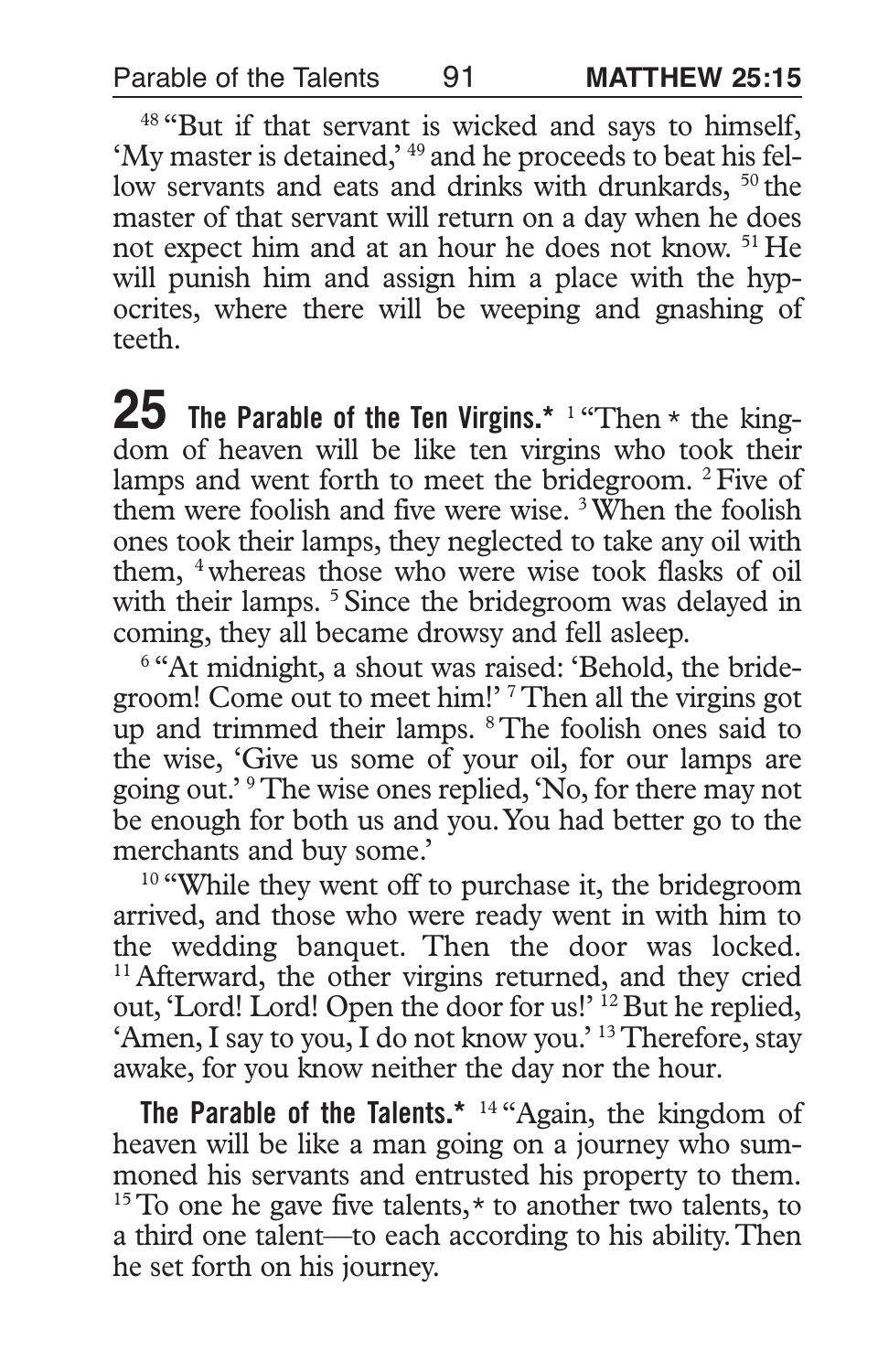

**THE WOMEN AT THE TOMB**—"On entering the tomb, they saw a young man . . . sitting on the right hand side. . . . 'You are looking for Jesus of Nazareth, who was crucified. He has been raised. He is not here' " (Mk 16:5-6).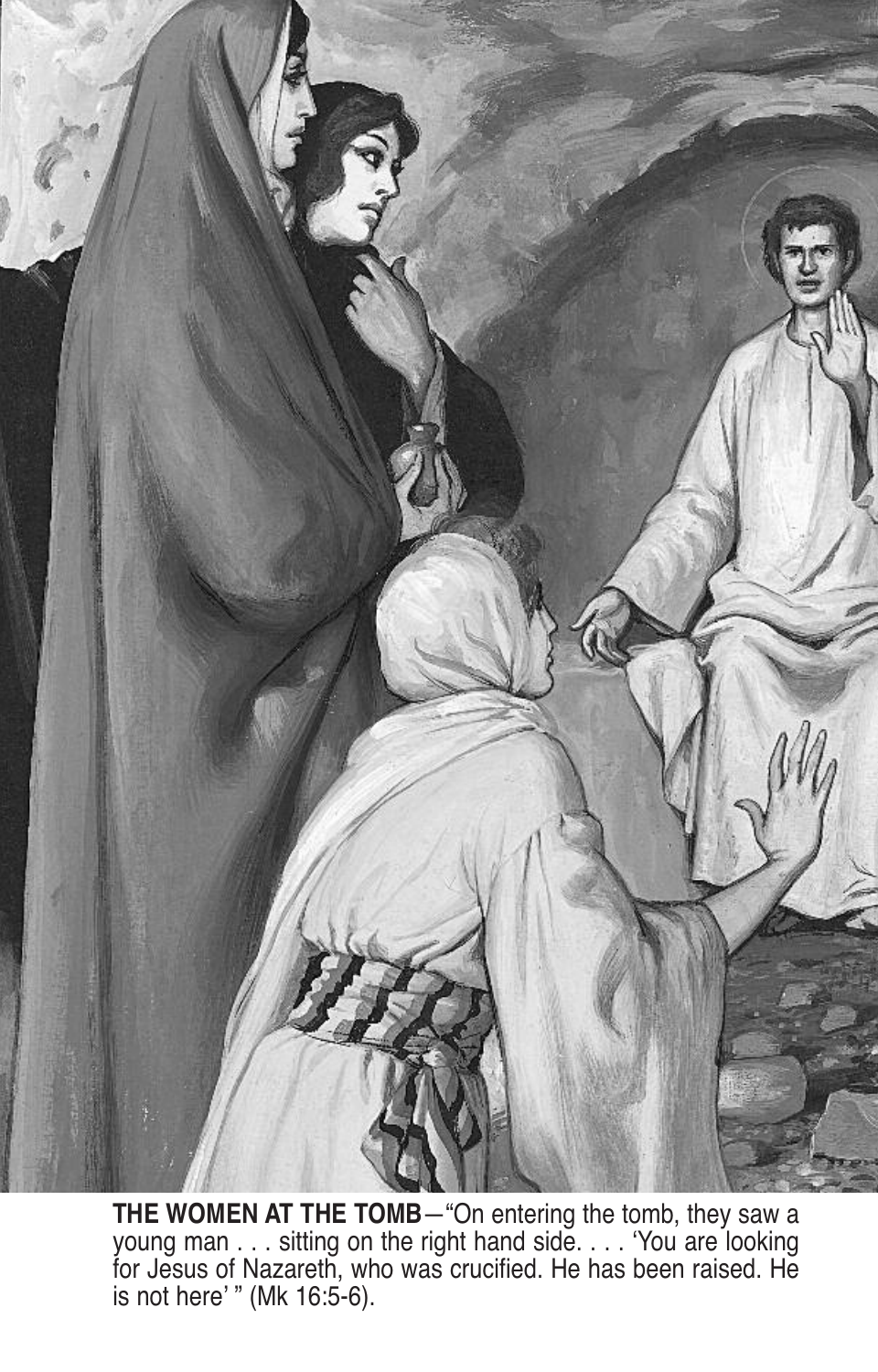

**THE ASCENSION OF JESUS**—"After he had spoken to them, the Lord Jesus was taken up into heaven, and there he took his place at the right hand of God" (Mk 16:19).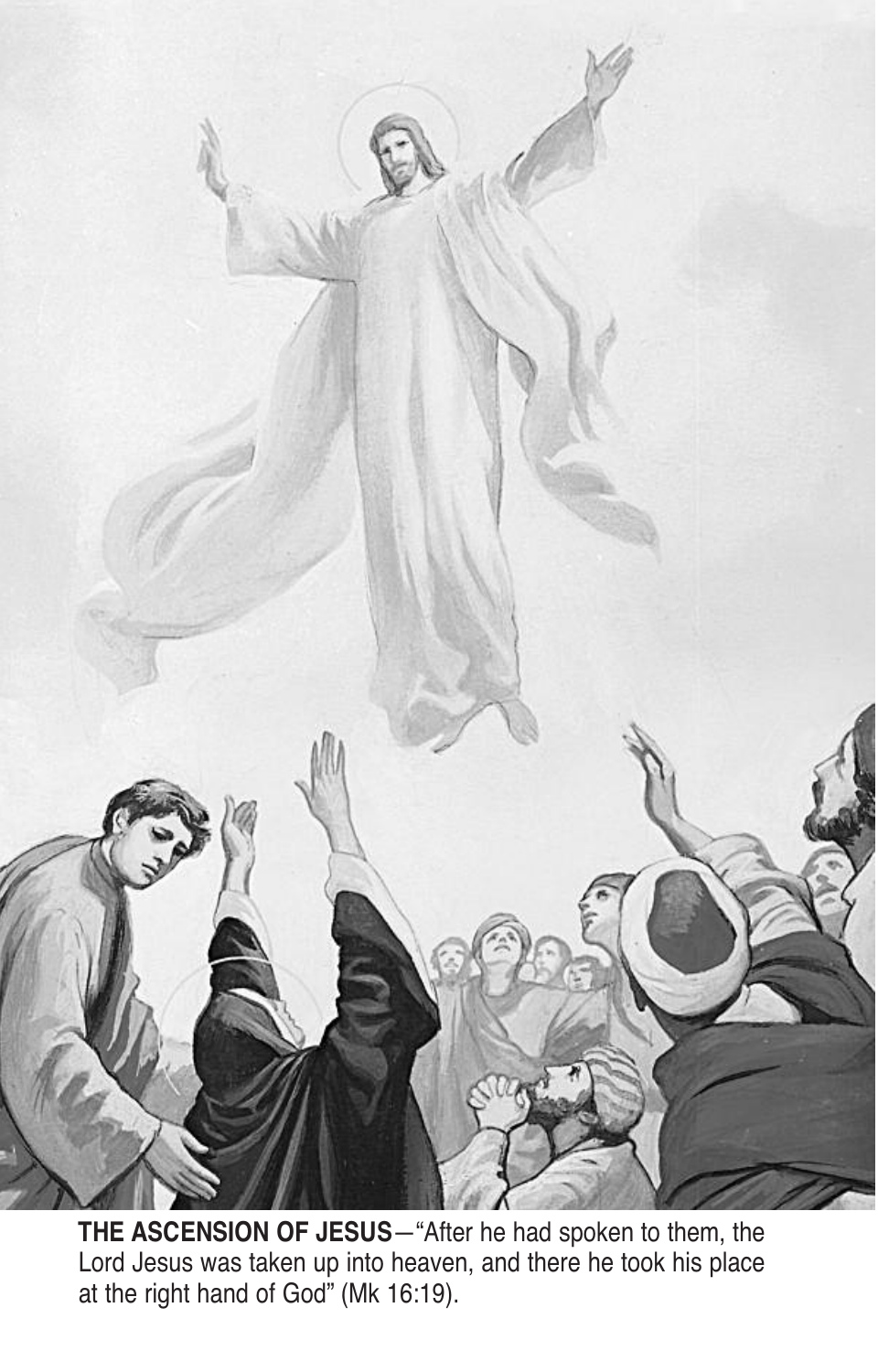them forth to proclaim the kingdom of God and to heal the sick.

<sup>3</sup>He said to them, "Take nothing for the journey, neither walking staff, nor sack, nor bread, nor money. Nor are you to have a second tunic. <sup>4</sup>Whatever house you enter, stay there until you depart from that area.<sup>5</sup> As for those who do not welcome you, when you leave that town shake the dust from your feet in testimony against them." <sup>6</sup> Then they set forth and traveled from village to village, preaching the gospel and curing diseases everywhere.

**John the Baptist, Herod, and Jesus.\*** 7, Now Herod the tetrarch heard about all that was taking place, and he was perplexed because some people were saying that John had been raised from the dead, <sup>8</sup> others that Elijah had appeared, and still others that one of the ancient prophets had come back to life. <sup>9</sup> But Herod said, "John I beheaded. Then who is this about whom I hear such things?" And he was anxious to see him.

**Jesus Feeds Five Thousand Men.\*** 10, On their return, the apostles reported to Jesus what they had done. Then he took them along and withdrew privately to a town named Bethsaida. <sup>11</sup> When the people learned of this, they followed him. Jesus welcomed them and spoke to them about the kingdom of God. He also cured those who were in need of healing.

<sup>12</sup> When evening was approaching, the Twelve came to Jesus and said, "Send the people away now so that they can go to the villages and farms in the area and obtain food and lodging, for we are in a deserted place." <sup>13</sup>He replied, "Give them something to eat yourselves." They said, "All we have are five loaves and two fish—unless we go and buy food for all these people." <sup>14</sup> For there were present about five thousand men.

Then he instructed his disciples, "Make them sit down in groups of about fifty." <sup>15</sup> They did so and made them sit down. <sup>16</sup> Taking the five loaves and the two fish, he looked up to heaven and blessed and broke them and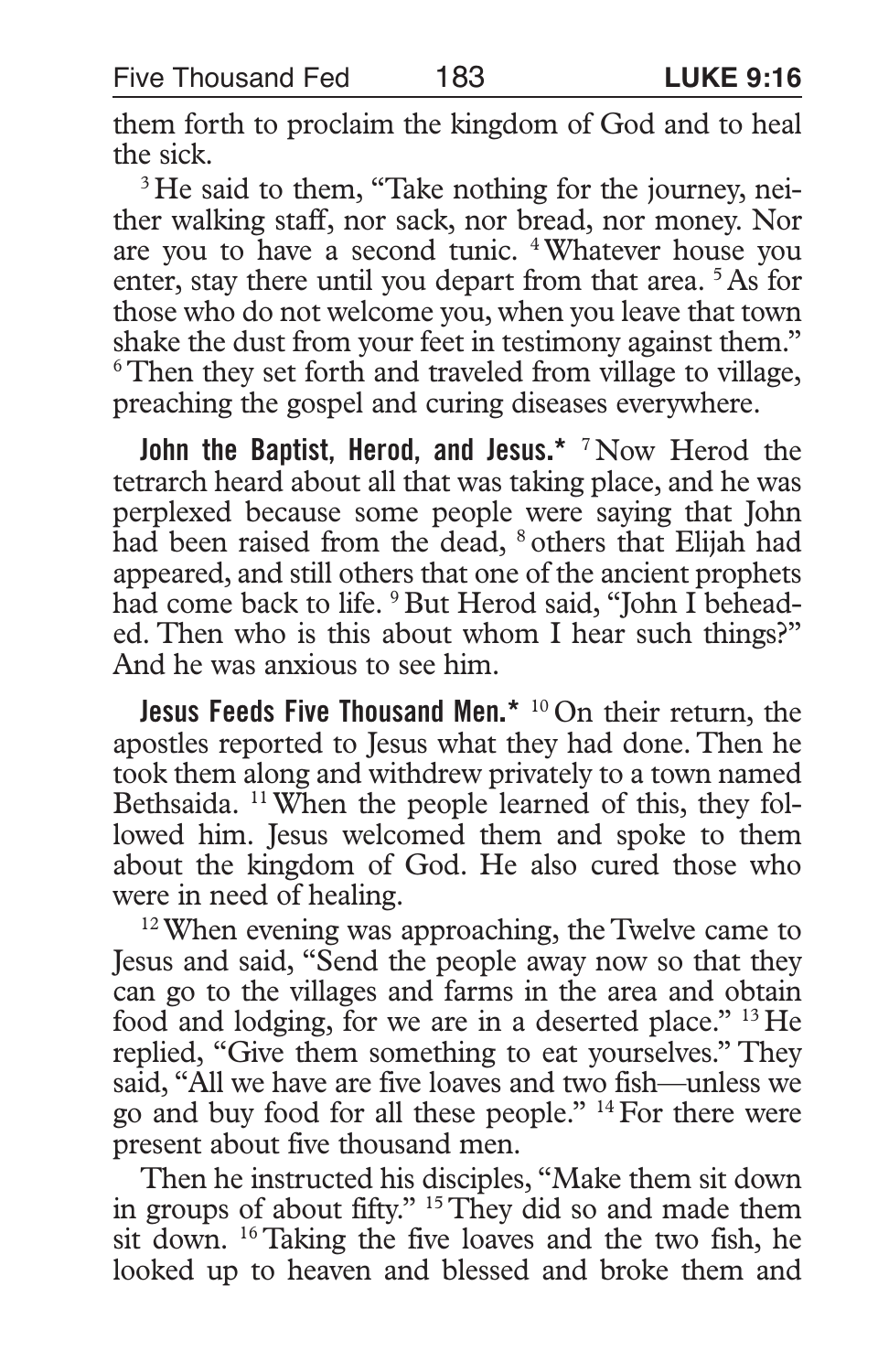Jesus Christ this will result in deliverance for me. <sup>20</sup> It is my firm expectation and hope that I will not be put to shame in any way, but will act with complete fearlessness, now as always, so that Christ will be exalted in my body, whether by my life or by my death.

<sup>21</sup> For to me, to live is Christ and to die is gain.  $\star$  <sup>22</sup> But if I continue living in the body, that will mean fruitful work for me. Hence, I do not know which I should choose.<sup>23</sup> I am pulled in opposite directions. My desire is to depart and to be with Christ, for that is far better,  $24$  but, it is a more urgent need for you that I remain in the body.

<sup>25</sup> Since I am convinced of this, I know that I shall remain and continue with all of you to ensure your progress and joy in the faith. <sup>26</sup> Thus, you will rebound with joy in Christ Jesus when I return to be with you once again.

**Striving and Suffering for Christ.\*** 27, Only live in a manner worthy of the gospel of Christ.Then, whether I come and see you or simply hear news of you from a distance, I will know that you are standing firm and united in spirit, striving together for the faith of the gospel, <sup>28</sup> and being in no way intimidated by those who oppose you.

This will be a clear sign to them of their forthcoming destruction as well as of your salvation. All of this is in accord with God's design. <sup>29</sup> For it has been granted you not only to believe in Christ but also to suffer for him. <sup>30</sup> You are taking part in the same struggle that you have seen in me and that you now hear I am experiencing.\*

**2 Unity and Humility.\*** 1, Therefore, if there is any consola tion in Christ, any comfort in love, any fellowship in the Spirit, any compassion and sympathy,  $2$  make my joy complete by being of the same mind, having the same love for one another, and united in thought.<sup>3</sup> Do nothing out of selfish ambition or vanity, but humbly regard oth ers as better than yourselves. <sup>4</sup> Be concerned not only with your own interests but also with those of others.

<sup>5</sup> Let your attitude be identical to that of Christ Jesus.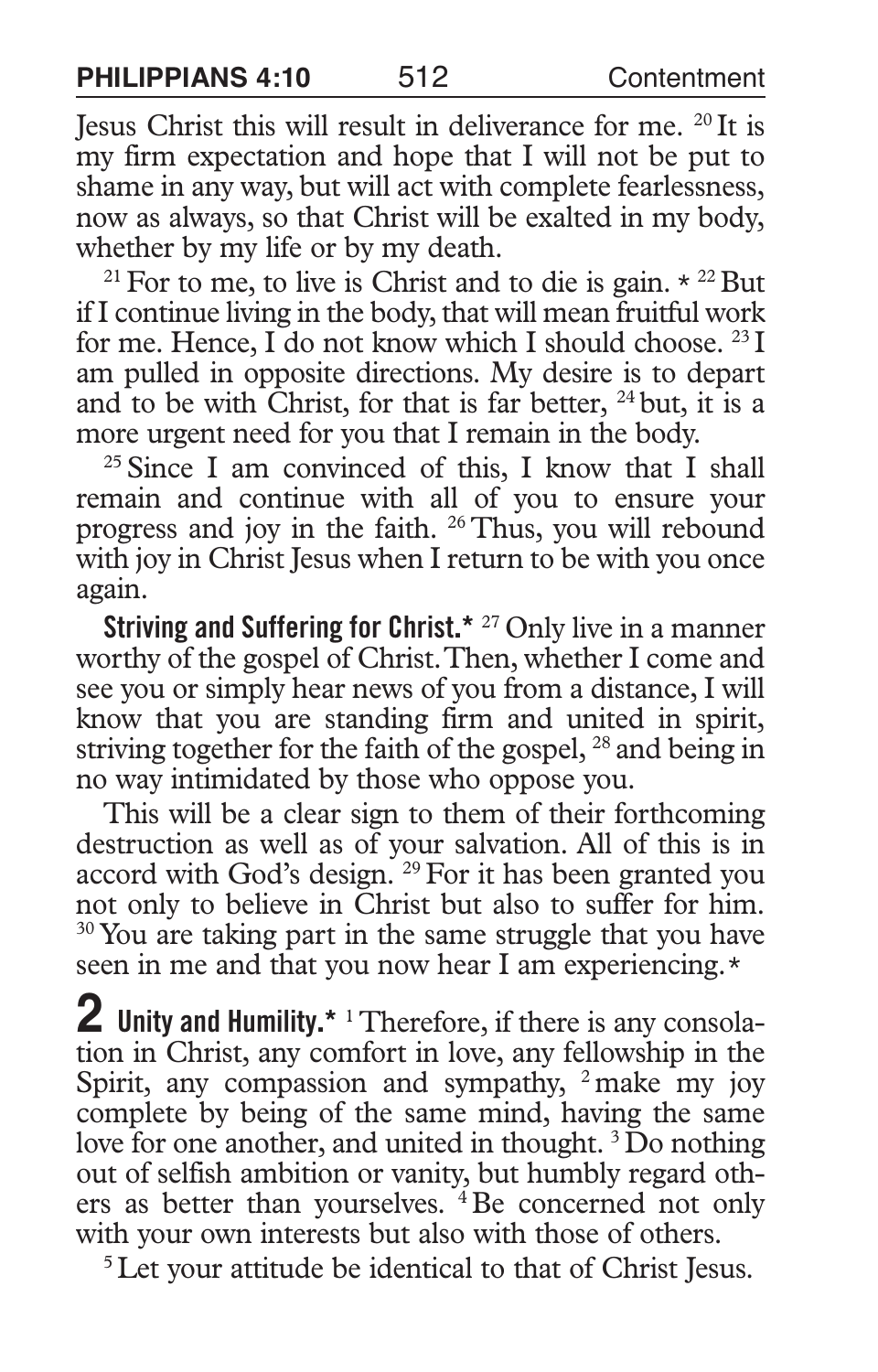### **The Humbled and Exalted Christ\***

- <sup>6</sup> Though he was in the form of God, he did not regard equality with God as something to be grasped.
- <sup>7</sup> Rather, he emptied himself, $*$ taking the form of a slave, being born in human likeness.
- Being found in appearance as a man, <sup>8</sup> he humbled himself, and became obedient to death, even death on a cross.
- <sup>9</sup> Because of this, God greatly exalted him and bestowed on him the name that is above all other names,
- <sup>10</sup> so that at the name of Jesus every knee should bend of those in heaven and on earth and under the earth,
- <sup>11</sup> and every tongue should proclaim to the glory of God the Father: Jesus Christ is Lord.\*

**Innocence of the Children of God.\*** 12, Therefore, my be loved, just as you have always been obedient when I am present, you must be so all the more now when I am absent, as you work out your salvation in fear and trem bling. \* <sup>13</sup> For it is God who is at work in you, enabling you both to desire and to act for his chosen purpose.

 $14$  Do everything without grumbling or arguing,  $15$  so that you may show yourselves blameless and beyond reproach, children of God without spot in the midst of an evil and depraved generation, among which you shine like lights in the world  $16$  as you hold fast tenaciously to the word of life. Then I will have cause to boast of you on the day of Christ that I did not run in vain or labor to no purpose.

<sup>17</sup> But even if my blood is to be poured out as a libation upon the sacrifice and the offering of your faith, I rejoice,